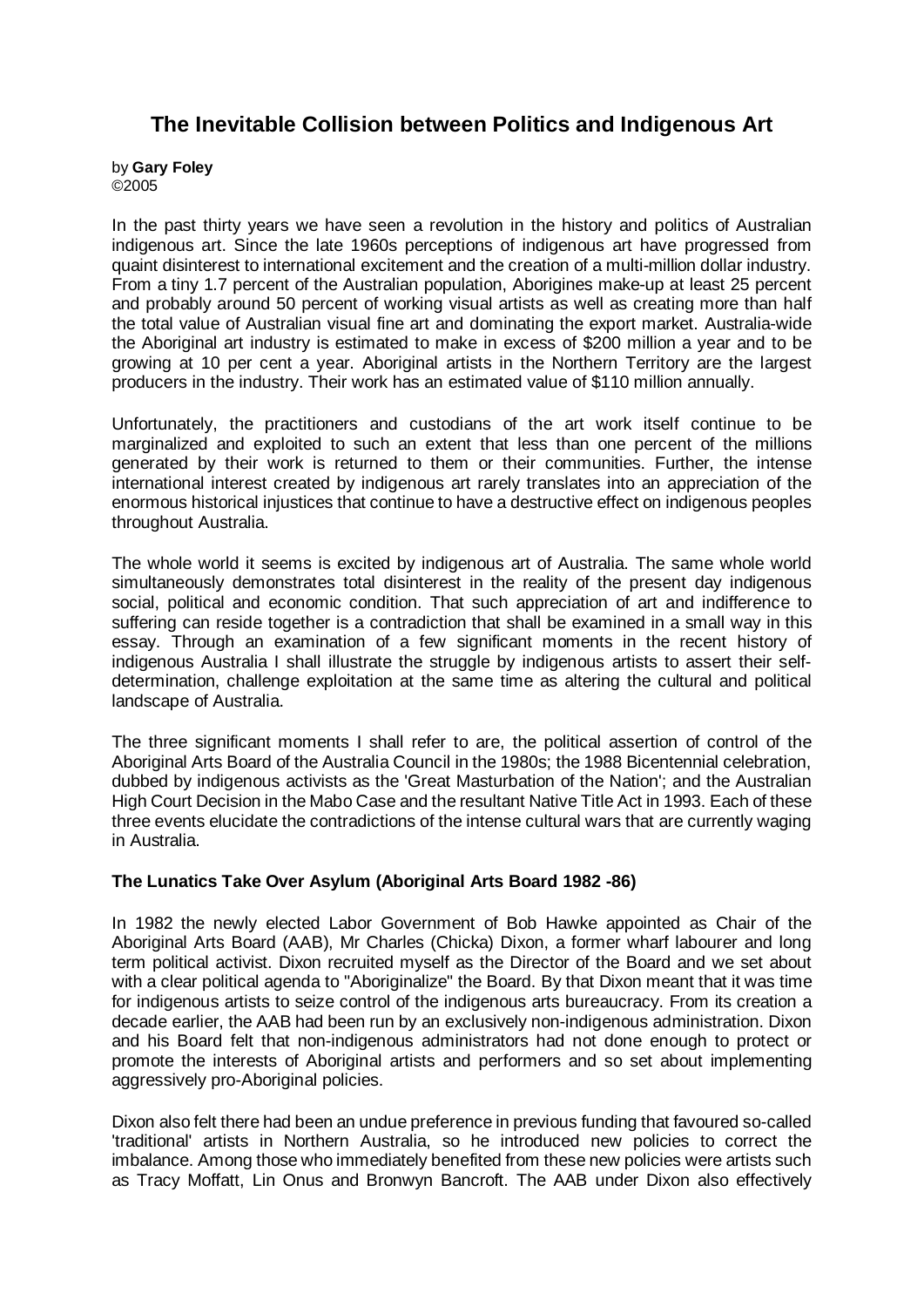doubled funds available to assist indigenous artists by introducing a rule that only indigenous artists should be funded by the Aboriginal Arts Board. It might seem amazing today, but Dixon had found that in the 12 months prior to him becoming Chair of the Board, it had given more than fifty percent of its annual arts grants to non-indigenous people! So as if to further emphasize his point about Aboriginal control, he told the 13 non-indigenous staff of the Board (there was only one indigenous employee) that he intended to 'Aboriginalize' the AAB and that they should seek alternative employment.

Within three months the Board had 14 staff (only one non-indigenous staff member). The Dixon AAB also aggressively pressed other Boards of the Australia Council to increase their funding of indigenous projects, and many of todays significant Aboriginal and Islander theatre and dance companies were to benefit from such policies. Indeed, the veritable explosion in indigenous creative arts that occurred during the past twenty years can in part be attributed to the work of Chicka Dixon's Aboriginal Arts Board and that of Lin Onus' subsequent Chairmanship.

Here was an example of the necessity of indigenous people (in this case artists) regaining control of their own affairs and subverting the institutions that affected them. As such it was a continuation of the ideas and philosophies that had exploded in Australia during the late 1960s and early 1970s, in the form of the so-called Black Power movement and the 1972 Aboriginal Embassy. It is important to note that Chicka Dixon was one of the key architects and planners of the Aboriginal Embassy, and it was the political principles he had espoused at the Embassy that he brought to the Aboriginal Arts Board in 1982.

The ideas of the Embassy in turn had derived and evolved from the famous 1938 'Day Of Mourning' protest which was the significant challenge to white sovereignty and hegemony of its era. Thus the radical actions of Dixon in 1982-6 could be regarded as very much part a long established political resistance, and thereby it cannot be said that the situation today in the world of Aboriginal art is disconnected from the political struggle for justice.

This politicization of the primary administrative/support structures in the 1980s in part produced a parallel overt political artistic outcome in the emergence of artists like Lin Onus, Gordon Hookey, Richard Bell and Gordon Bennett. The work of these artists and others who were encouraged and nurtured by the Dixon AAB changes, make a more direct challenge to the status quo. As Brenda Croft has pointed out, 'socio-political circumstances always impact upon, and are reflected in Indigenous cultural expression'.

One of the most important exhibitions to germinate during the Dixon led AAB was the Aratjara exhibition that toured Gemany, England and Denmark during 1992. Aratjara was born when a Swiss artist called Bernhard Luthi approached the AAB in 1984 and expressed the view that Australian indigenous art should be exhibited in the modern art galleries of Europe rather than the ethnographic centres where at that time it languished. This idea was enthusiastically embraced by the AAB and they provided funding to enable Luthi to develop the idea. This ultimately resulted in a major exhibition, comprising of both so-called 'traditional' and 'urban' art works, that in 1992 showed in modern art museums in Dusseldorf, London and Copenhagen. The Aratjara exhibition was to this day the most successful (in terms of people through the door) Australian art exhibition to ever leave Australia's shores. It also made a major contribution to the expanding international interest in Indigenous art from Australia.

# **1988 - "The Great Masturbation of a Nation" Bicentennial**

The period of Chicka Dixon's Chairmanship of the Aboriginal Arts Board coincided with the lead up to the 1988 Bicentennial activities during which Australians were asked to celebrate 200 years of white occupation of Aboriginal lands. There was always going to be tension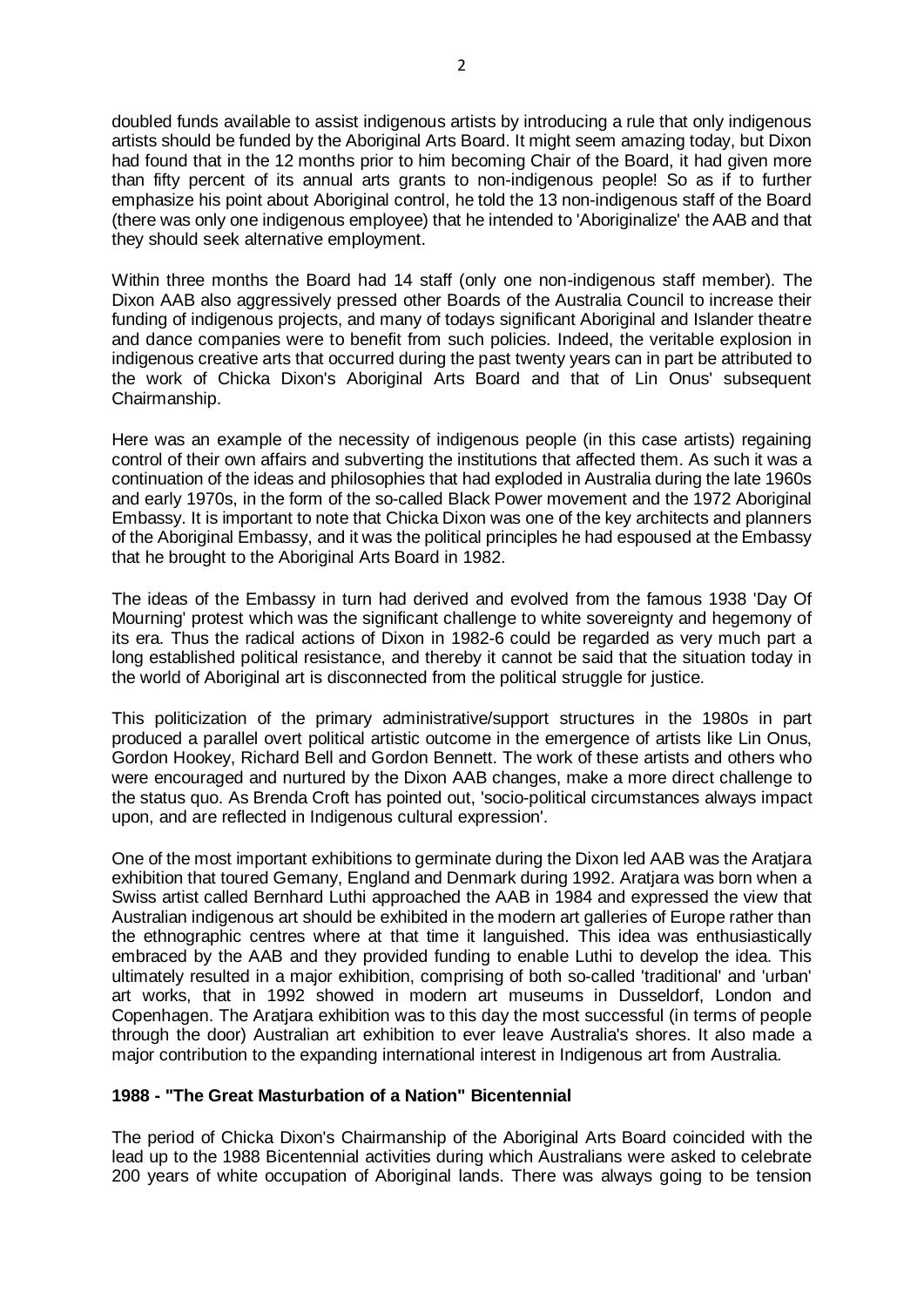between those who wished to celebrate and those who regarded the event as a 'Day of Mourning', but the situation was exacerbated by the actions of the Hawke Federal Labor government since coming to office in 1983. When Hawke had been first elected Prime Minister, he had unequivocally declared that his government would deliver justice to Indigenous Australia through 'national uniform land rights legislation'. This legislation would enable Aborigines to claim land in freehold title and begin the process of re-establishing selfdetermination by way of economic enterprise leading to full economic independence.

Unfortunately, Hawke was attacked by representatives the powerful pastoralist and mining industries who saw Aboriginal land justice as a threat to their vested interests. Under intense pressure, Hawke wilted and Land Rights for Aborigines was off the agenda. In the face of such political cowardice, the Aboriginal political movement staged major demonstrations at the Brisbane Commonwealth Games and threatened to disrupt the 1988 Bicentennial celebrations. Tension mounted and soon Hawke's Minister for Aboriginal Affairs began to interfere in the administrative operations of the Aboriginal Arts Board. This interference became intolerable for myself as Director of the Board and on the 1st May 1987 I tendered my resignation.

As the Bicentennial approached the tension between the Hawke Government and indigenous Australians became more intense. Prominent among those critical of the Government were indigenous artists and performers who developed a strategy of challenging the powerful cultural mythology of what the Bicentennial represented. Part of that strategy involved the creation of a music and art project called "Building Bridges", which was designed to communicate to white Australia an alternative understanding and vision for the future.

On the 26th January 1988 the Australian Bicentennial celebrations went ahead in a white orgy of fireworks and alcohol. In contrast, with a remarkable expression of restraint and dignity, the biggest assembly of Indigenous Australians in 60,000 years marched and rallied in the heart of the city of Sydney. This moment clearly showed that Black Australians were able to culturally subvert the underlying themes of the Bicentennial. Simply by still surviving and resisting both the original invasion and 200 years of attempts to eliminate them through programs of 'assimilation'.

## **The Mabo Decision - "Native Title is NOT Land Rights!"**

By the end of the 13 year term of the Hawke/Keating Labor Government, Aboriginal Australia not only did not have the Hawke promised 'national uniform land rights legislation', but in fact were further dispossessed through a legal sleight of hand called Native Title. In 1993 the High Court of Australia, in the Mabo case, finally dispensed with the fallacy of 'terra nullius', which had been the legal justification for the acquisition of sovereignty of Australia by the British for more than 200 years. Instead, the High Court declared, Indigenous Australians apparently had what British Law deemed 'native title' in 1788.

The 'catch-22' was that native title (being the most inferior form of land tenure under British Law) was 'extinguished' by freehold title. In other words, all the settled areas of Australia (ie the best land) were lands that could not be claimed under the new Native Title Act. Thus the Mabo decision of the High Court and the resultant Native Title Act drawn up by Labor PM Paul Keating, represented the greatest single dispossession of Aboriginal people (without compensation) since the arrival of Captain Cook in 1770.

The advent of the Liberal Government of John Howard has further exacerbated the sense of alienation felt by indigenous communities throughout Australia. Today we are in the midst of major 'culture wars' in which Prime Minister Howard has taken a clear public stance by declaring his support for historian Keith Windshuttle who claims he is fighting against 'Black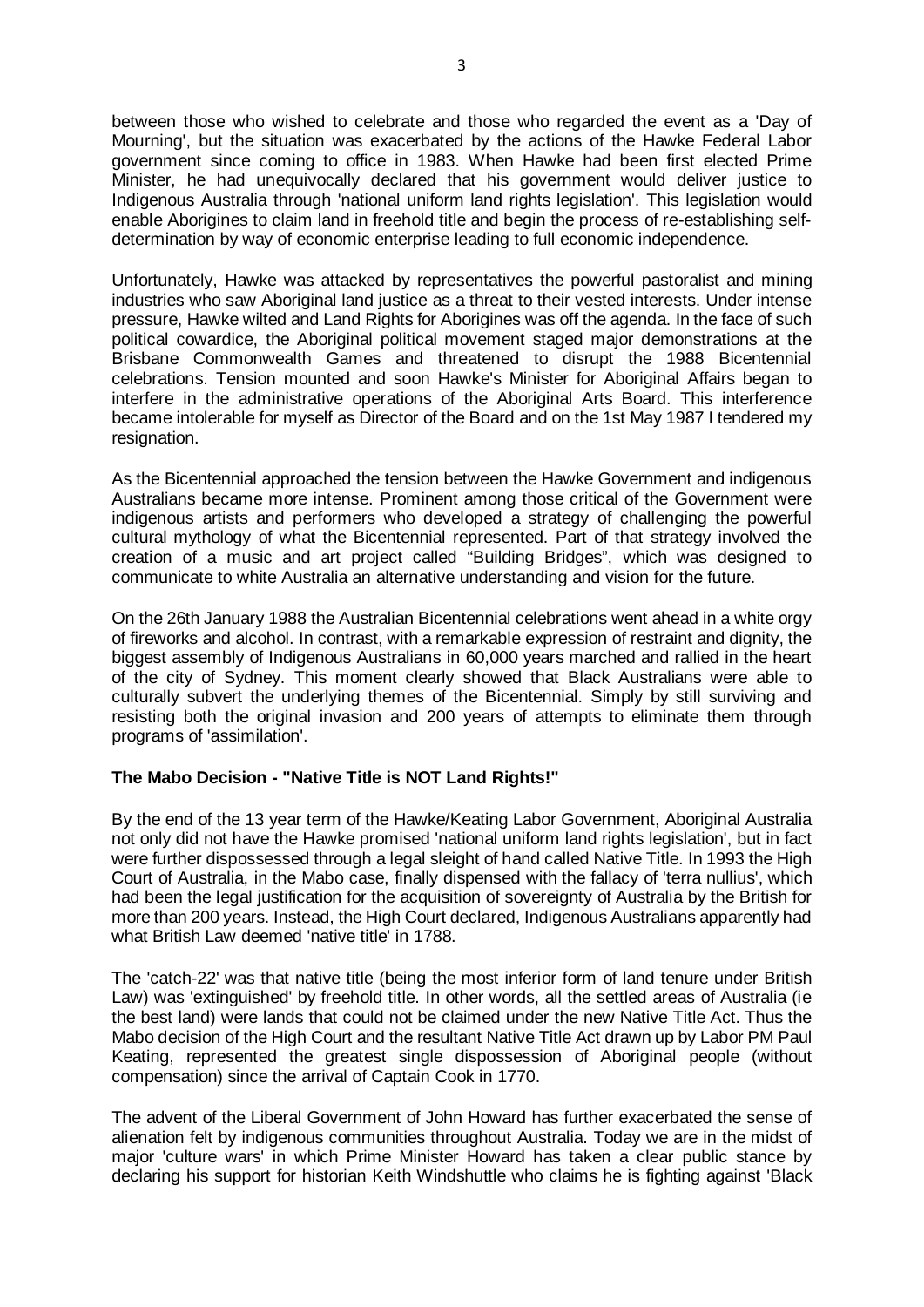Armband' histories. Those who Windshuttle has deemed the 'black armband brigade' of historians include the few Australian historians of the past thirty years who have begun to explore the history of this land from an indigenous perspective.

This exploration of the unspoken aspects of Australian history is perceived as a threat by a Prime Minister who some might say has embraced a racist position on history in order to win over the significant minority of Australians who voted for the racialized policies of Pauline Hanson. Hanson was an Australian version of populist racist political groups that have emerged throughout Europe in the past 20 years. Given that the voice of indigenous historians has effectively been silenced in the great debates of today's culture wars, it has been indigenous artists and performers who have become the most effective resistance fighters.

The win by Richard Bell in the 2004 Telstra National Aboriginal Art Award signifies the central importance of contemporary artists such as him, Gordon Bennet, Vernon Ahkit et al as the indigenous voice in the debates that form the culture wars. Their subversive work has a subtle undermining effect on nationalist assertions that attempt to normalize British notions of Australian 'history'. In doing so they place themselves (wittingly or unwittingly) at the centre of the political/cultural argument that will define Australian identity for the next few decades.

As an integral part of the strategy is the use of humour in their work. As Richard Bell states, "I like to use satire and other tools of humour to soften the blow, so to speak, because ultimately, it's about communication." Whether the art utilizes humour or other means, the important point remains that the cultural/political integrity of indigenous Australia is as much under threat as it ever was.

Bell's win of National Aboriginal Art Award is one of the most powerful recent statements by an indigenous person who rightfully insists on being regarded as a 'contemporary Australian artist'. His winning entry, Scienta E Metaphysica (Bell's Theorum)2003, was accompanied by a 4,600 word essay titled "Aboriginal Art Its a White Thing" in which he challenged not only the 'Aboriginal Art Industry", but also the ongoing denial of justice for indigenous people. The fact that such an overtly political piece of work would win the most prestigious indigenous art award in Australia clearly placed politics at the centre of the indigenous art mainstream.

Today's most important indigenous artists are 'wise to and savvy about the economic and political context in which they work.' As indigenous people first, before they are indigenous artists, they are as conscious as any person in the indigenous community of the new hostile political landscape that confronts us under the vision of John Howard. The irony of this is that in the world of John Howard's most ardent supporters, namely the boardrooms of corporate Australia, one would be hard pressed to find a boardroom or corporate HQ that does not have at least one mandatory work of indigenous art gracing their walls. This point returns us to the beginning of this essay, emphasizing again the contradiction between the vast amounts spent on indigenous art by some of the wealthiest people in the world, yet the people who produce this work are among the poorest and most oppressed in the western world.

Hopefully in exhibitions such as this people might remember that there is another dimension to the wonderful art work before you, and sometimes realize that these indigenous people and their present political/economic situation should be a consideration in your appreciation of their art.

**Gary Foley** Senior Curator for Southeastern Australia Museum Victoria April 2005